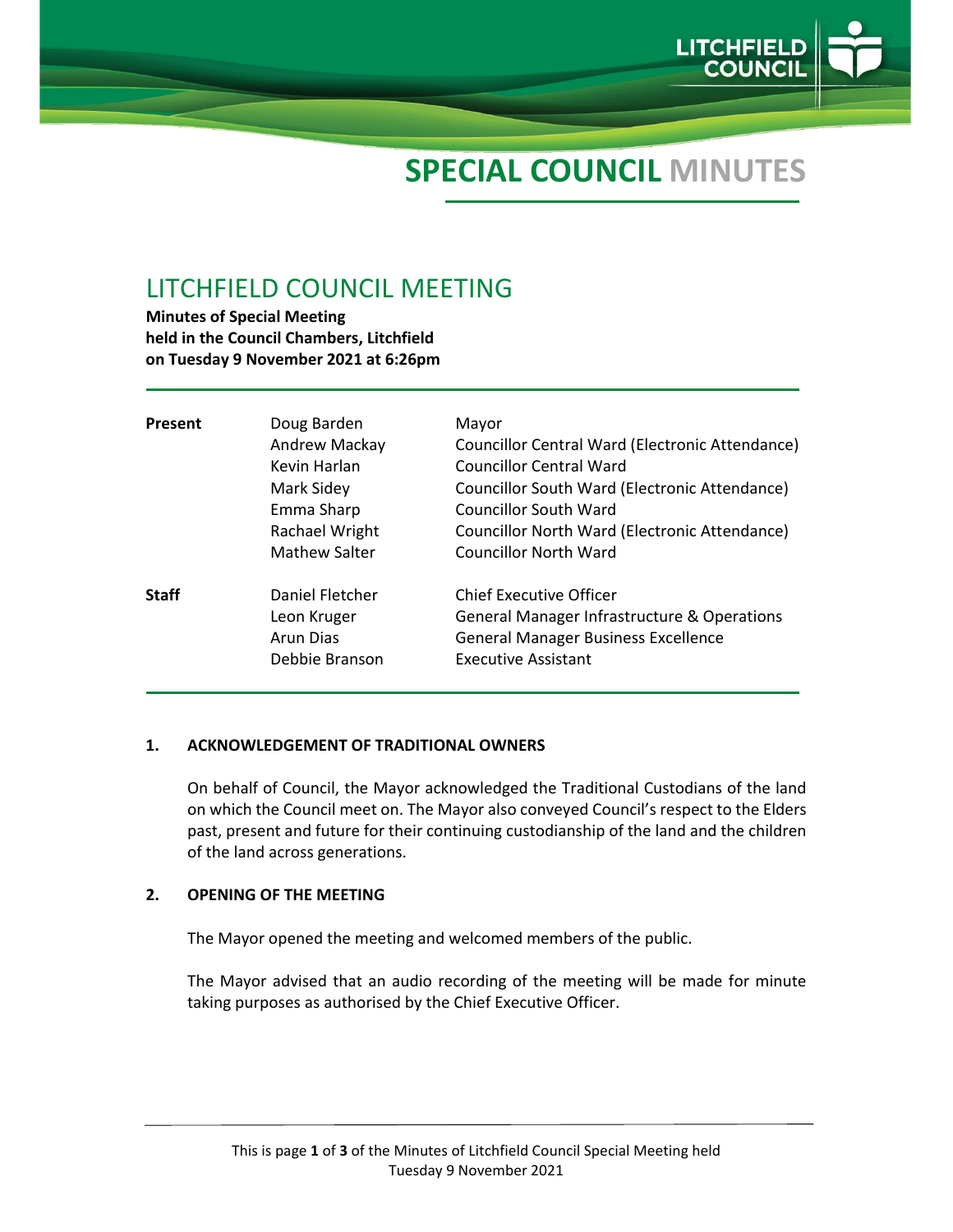### **3. ELECTRONIC ATTENDANCE / APOLOGIES AND LEAVE OF ABSENCE**

#### **3.01 Electronic Attendance**

Moved: Cr Harlan Seconded: Deputy Mayor Salter

THAT pursuant to GOV02 Council's Meeting Procedures, Council provided permission for the following Councillors to attend the Special Council Meeting electronically:

Cr Andrew Mackay, Cr Rachael Wright and Cr Mark Sidey.

#### **CARRIED (7‐0) SCM2021 11‐010**

#### **3.02 Apologies**

Nil.

#### **3.03 Leave of Absence Previously Granted**

Nil.

#### **3.04 Leave of Absence Request**

Nil

#### **4. DISCLOSURE OF INTEREST**

#### **4.01 Elected Members**

No disclosures of interest were declared.

#### **4.02 Staff**

No disclosures of interest were declared.

#### **5. PUBLIC QUESTIONS**

Nil